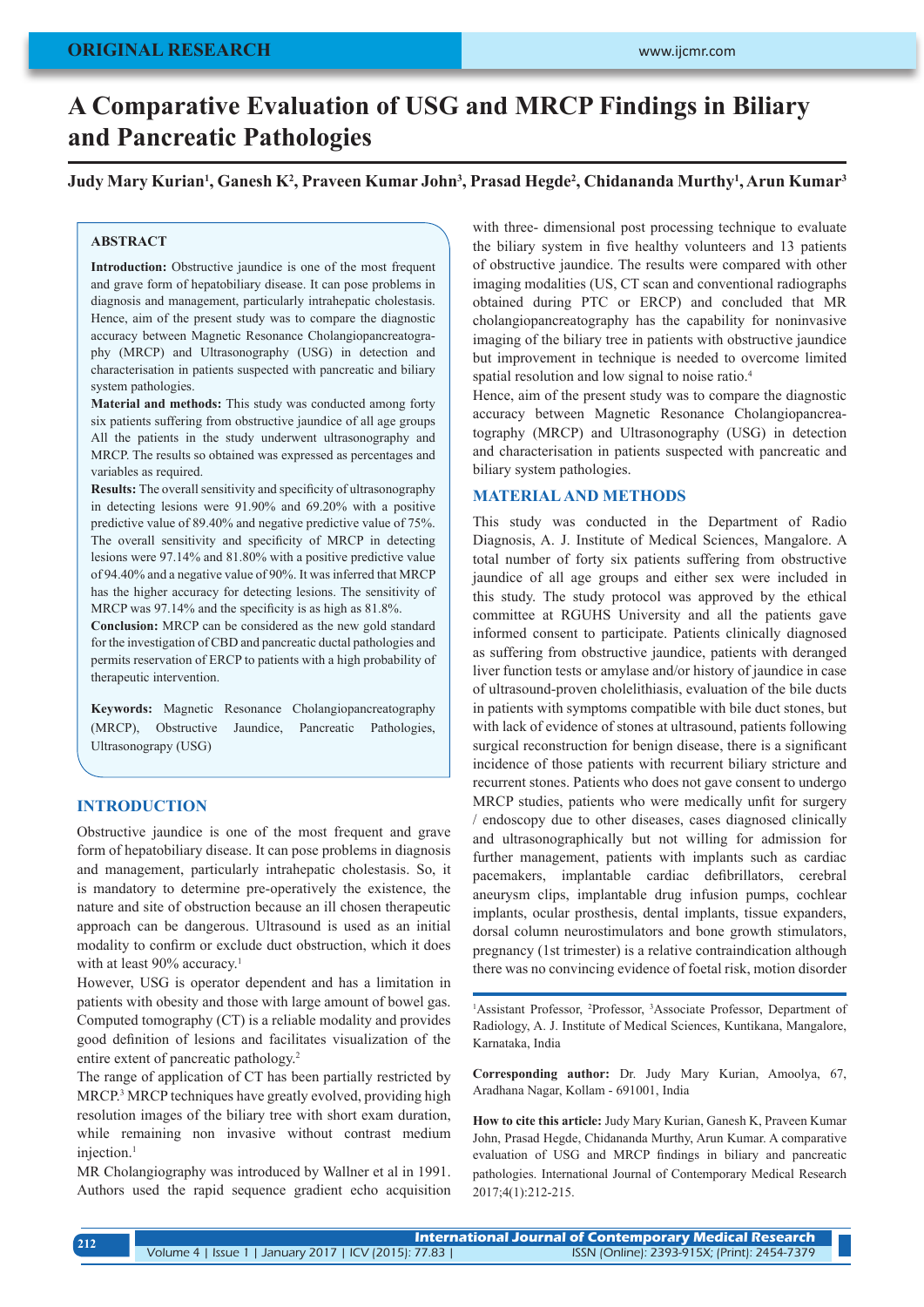and claustrophobia were excluded from the study. Very large patients may not fit inside the bore of certain magnets and also present other technical problems, such as inadequate fit of the surface coil. All the patients were instructed to fast overnight prior to examination. All the metallic belongings removed prior to the examination. All the patients in the study underwent MRCP. MRCP was performed on forty six patients at 1.5 Tesla MRI Scanner. All images were obtained with breath holding and parameters were individualized. Detailed parameters of each sequence are summarized below. The various related parameters were studied on the MRCP. The classification of imaging findings as benign or malignant cause of obstructive jaundice. MRCP was analyzed separately in a blinded fashion without knowledge of the results of other examinations, or of clinical findings. Final diagnosis was established with per operative or histopathological correlation. Probably benign lesions were considered as benign and similarly probably malignant lesions were considered as malignant.

## **STATISTICAL ANALYSIS**

The results so obtained was expressed as percentages and

| <b>Pathologies</b>                                                                                                                     | No. of         | <b>USG Dx</b> | <b>MRCP Dx</b> |
|----------------------------------------------------------------------------------------------------------------------------------------|----------------|---------------|----------------|
|                                                                                                                                        | Cases          | Accuracy      | Accuracy       |
| Congenital                                                                                                                             | 1              |               |                |
| Choledochal cyst                                                                                                                       | 1              | 100%          | 100%           |
| Ductal Calculi                                                                                                                         | 6              |               |                |
| In CHD                                                                                                                                 | 1              | 100%          | 100%           |
| In mid part of CBD                                                                                                                     | 1              | 66%           | 100%           |
| in distal CBD                                                                                                                          | $\overline{4}$ | 25%           | 100%           |
| Stricture                                                                                                                              | 9              |               |                |
| Benign                                                                                                                                 | 5              | $0\%$         | 100%           |
| Malignant                                                                                                                              | $\overline{4}$ | 25%           | 100%           |
| Post OP cases                                                                                                                          | $\overline{2}$ | $0\%$         | 100%           |
| Mass lesion                                                                                                                            | 12             |               |                |
| Periampullary                                                                                                                          | $\overline{2}$ | 50%           | 50%            |
| $\overline{\text{C}}$ arcinoma                                                                                                         |                |               |                |
| Cholangiocarcinoma                                                                                                                     | 9              | 83%           | 100%           |
| <b>GB</b> Mass                                                                                                                         | 1              | 100%          | 100%           |
| Pancreatic duct calculi                                                                                                                | 10             | 75%           | 100%           |
| Miscellaneous                                                                                                                          | 8              |               |                |
| Total                                                                                                                                  | 46             |               |                |
| Table-1: Shows Accuracy of Diagnosis of USG versus MRCP<br>findings in biliary and pancreatic pathologies in the study popula-<br>tion |                |               |                |

variables as required. Microsoft office 2007 was used for the data analysis.

## **RESULTS**

Table 1 shows Accuracy of Diagnosis of USG versus MRCP findings in biliary and pancreatic pathologies in the study population. Ultrasound was able to identify choledochal cyst. Identification of calculi in the mid part of CBD was 66% and distal part was 25% probably due to the obscuration due to bowel gas. CBD Stricture was identified in 25% of cases. Among carcinomas, 53% of the periampullary carcinomas and 83% of cholangiocarcinoma were identified on USG. MRCP could detect most of the levels of obstruction better in comparison to that seen on USG. Choledochal cyst was also well seen on MRCP. Ductal calculi were seen in the CHD, mid and distal portions of CBD, strictures were better visualised and demonstration as benign and malignant on MRCP. Post Op cases such as leak were better demonstrated on MRCP. Periampullary carcinomas were seen in 50% cases. Cholangiocarcinomas and gall bladder mass were also well seen on MRCP. Pancreatic duct calculi were better depicted on MRCP than ultrasound.

The overall sensitivity and specificity of ultrasonography in detecting lesions were 91.90% and 69.20% with a positive predictive value of 89.40% and negative predictive value of 75%. The overall sensitivity and specificity of MRCP in detecting lesions were 97.14% and 81.80% with a positive predictive value of 94.40% and a negative value of 90%. From the above tables, it is inferred that MRCP has the higher accuracy for detecting lesions. The sensitivity of MRCP is 97.14% and the specificity is as high as 81.8%.

Table 3 shows sensitivity and specificity of ultrasound and MRCP in detecting Benign Lesions (biliary and pancreatic pathologies). The sensitivity and specificity of ultrasonography in detecting benign lesions were 94.40% and 50% with a positive predictive value of 94.40% and negative predictive value of 50%. The sensitivity and specificity of MRCP in detecting benign lesions were 92.30% and 76.92% with a positive predictive value of 92.30% and negative predictive value of 76.92%. Cases such as biliary leak is better visualized on MRCP than on USG.

Table 4 shows sensitivity and specificity of ultrasound and MRCP in detecting malignant lesions (biliary and pancreatic pathologies). The sensitivity and specificity of ultrasonography in detecting malignant lesions were 83.33% and 94.4% with a positive predictive value of 83.33% and negative predictive

| <b>Modality</b>                                                                                                                       | Sensitivity $(\% )$ | Specificity $(\% )$ | Positive predictive value $(\% )$ | Negative predictive value $(\% )$ |
|---------------------------------------------------------------------------------------------------------------------------------------|---------------------|---------------------|-----------------------------------|-----------------------------------|
| <b>USG</b>                                                                                                                            | 91.90%              | 69.20%              | 89.40%                            | 75%                               |
| <b>MRCP</b>                                                                                                                           | 97.14%              | 81.80%              | 94.40%                            | 90%                               |
| <b>Table-2:</b> Shows overall Sensitivity and Specificity of Ultrasound (USG) and MRCP findings in biliary and pancreatic pathologies |                     |                     |                                   |                                   |

| <b>Modality</b>                                                                                                              | Sensitivity $(\% )$ | Specificity $(\% )$ | Positive predictive value $(\% )$ | Negative predictive value $(\%)$ |
|------------------------------------------------------------------------------------------------------------------------------|---------------------|---------------------|-----------------------------------|----------------------------------|
| Ultrasound                                                                                                                   | 94.40               |                     | 94.40                             |                                  |
| <b>MRCP</b>                                                                                                                  | 92.3                | 76.92               | 92.                               | 76.92                            |
| Table-3: Sensitivity and Specificity of ultrasound and MRCP in detecting Benign Lesions (biliary and pancreatic pathologies) |                     |                     |                                   |                                  |

| <b>Modality</b>                                                                                                                        | Sensitivity $(\% )$ | Specificity $(\% )$ | Positive predictive value $(\% )$ | Negative predictive value $(\% )$ |
|----------------------------------------------------------------------------------------------------------------------------------------|---------------------|---------------------|-----------------------------------|-----------------------------------|
| Ultrasound                                                                                                                             | 83.33               | 94.4                | 83.33                             | 94.4                              |
| <b>MRCP</b>                                                                                                                            | 81.25               | 91.66               | 81.25                             | 91.66                             |
| <b>Table-4:</b> Sensitivity and Specificity of ultrasound and MRCP in detecting Malignant Lesions (biliary and pancreatic pathologies) |                     |                     |                                   |                                   |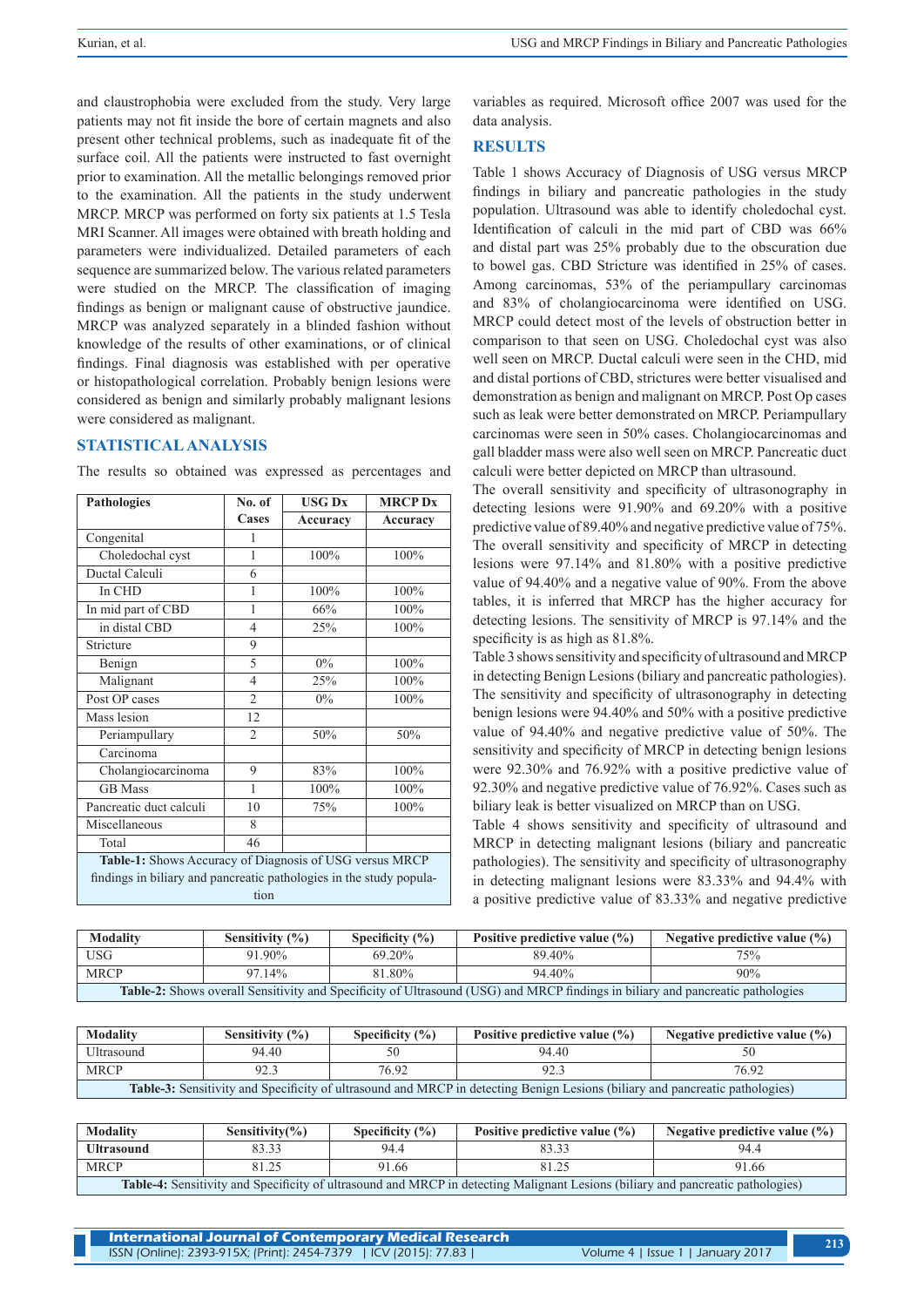value of 94.4%. The sensitivity and specificity of MRCP in detecting malignant lesions were 81.25% and 91.66% with a positive predictive value of 81.25% and negative predictive value of 91.66%.

#### **DISCUSSION**

Diagnosing patients with suspected biliary or pancreatic pathologies in their early stage is of utmost importance in patient care and management. Knowledge of the advantages and disadvantages of each technique is needed to determine the appropriate work up of patients with these pathologies. With the introduction of MR Cholangiopancreatography for the diagnosis of biliary and pancreatic ductal pathologies, invasive procedures like ERCP can be avoided solely for the purpose of diagnosis. In the present study, 48 patients suffering from obstructive jaundice were studied. Most of the patients presented with jaundice and abdominal pain. Icterus was the most common sign followed by passing of white stools and itching. The European Association for Endoscopic Surgery (EAES) consensus development conference committee recommends common bile duct investigation to rule out choledocholithiasis in all patients with symptomatic cholelithiasis.<sup>5</sup>

Various clinical, biochemical and investigative procedures can be used to identify the ductal calculi. However, biochemical tests have poor sensitivity and specificity.<sup>6</sup> Ultrasound is an easily available, non-invasive and low cost investigation with no requirement for ionizing radiation. However, it is highly operator dependent, as it is subject to interference from bowel gas.7 In the present study, ultrasound missed CBD calculi in 3 of the cases as CBD ducts were not dilated which made the detection difficult. Other cases missed on Ultrasound were CBD stricture and small lesions such as periampullary region. These were probably due to inadequate visualization of the entire CBD due to bowel gas and obesity.

MRCP was done for all patients*.* Of the six patients diagnosed with CBD calculi, MRCP had accurately diagnosed all the six cases. MRCP showed calculus region as an area of signal void. The present study was in concordance with Soto et al who reported sensitivity of 94% and specificity of 100% for detecting biliary calculi in MRCP.<sup>21</sup> Pavone et al found sensitivity of diagnosing CBD calculus on MRCP was 88.9% and specificity in  $100\%$ .<sup>8</sup>

The study conducted by Bhatt C et al<sup>9</sup> revealed that biliary duct stricture and mass lesions in the lower part of CBD can be better evaluated by MRCP which was also true in the present case. In cases of chronic pancreatitis, calcifications were better visualized on ultrasonography, whereas pancreatic duct dilatation, pancreatic duct irregularity, tortuosity and calculi within the pancreatic duct were well demonstrated by MRCP and the conclusion on the accuracy of the findings were similar to that mentioned in the study conducted by Bhatt C et al.<sup>9</sup> Upadhyaya V et al<sup>10</sup> conducted another study on MR cholangiopancreatography and revealed better results in detecting the cause of obstruction and was second only to ERCP in detecting the level of biliary obstruction on 100 patients. They concluded that with its excellent diagnostic capabilities, MR cholangiopancreatography has certainly carved a niche for itself in the non-invasive evaluation of the patient with obstructive jaundice. Dave M et al<sup>11</sup> conducted a study and concluded

that MRCP has high sensitivity and very high specificity for diagnosis of PSC. In many cases of suspected PSC, MRCP is sufficient for diagnosis, and, thus, the risks associated with ERCP can be avoided. A study was conducted by Hazem ZA et al<sup>6</sup> on acute biliary pancreatitis and found that 81 to 100% sensitivity for detecting common bile duct stones, 94% negative predictive value and 94% positive predictive value for bile duct stones and found MR cholangiopancreatography to be as accurate as contrast enhanced CT in predicting the severity of pancreatitis and identifying pancreatic necrosis. MRCP can be recommended for the final diagnosis of pancreatic duct stones in patients with gastrointestinal symptoms, intermittent abdominal pain, DM / IGT and positive B-ultrasonography result.<sup>12</sup> Al-Obaidi S et al<sup>13</sup> found sensitivity (100%), specificity (98.5%), accuracy (98.7%) of MRI/MRCP for cases with benign stricture as compared to sensitivity of USG (44.4%). Andersson M et al<sup>14</sup> concluded in their study that MRI with MRCP was more accurate than CT in differentiating between malignant and benign lesions in patients with suspected periampullary tumors. Munir K et al<sup>15</sup> evaluated the diagnostic value of MRCP and confirmed it as a noninvasive and well tolerated imaging technique in the diagnosis of obstructive jaundice as the study revealed sensitivity and specificity of MRCP in detecting benign main bile duct stricture was 83.3% and 97.6% respectively, and 92% and 100% for malignant stricture.

Endoscopic retrograde cholangiopancreatography (ERCP) was considered the gold standard for imaging of the biliary tract but is associated with complications. Less invasive imaging techniques, such as magnetic resonance cholangiopancreatography (MRCP), have a much lower complication rate. The accuracy of MRCP is comparable to that of ERCP, and MRCP may be more effective and cost-effective, particularly in cases for which the suspected prevalence of disease is low and further intervention can be avoided.16

Post-operative case of cholestectomy where CBD were evaluated for leak, the origin of bile leak were better evaluated on MRCP. Like all investigations, MRCP also has a few limitations. It cannot be used for patients with metallic implants or pacemakers or patients having claustrophobia. It cannot provide therapeutic options like ERCP.

With the introduction of MRI guided interventions it may soon be possible in the near future to use MRCP for diagnostic and therapeutic applications in biliary tract and pancreatic pathologies. Over the course of time different techniques have been developed for imaging of the intra- and extrahepatic bile ducts. Noninvasive modalities such as an ultrasound, CT, and MRI progressively take over from diagnostic ERCP. They allow a comprehensive and noninvasive evaluation of the liver parenchyma, periductal tissue, and bile ducts. Invasive ERCP still is the standard of reference and is given the priority in the case of simultaneous intervention. In a study conducted by Onishi H et a<sup>117</sup> concluded that MR cholangiopancreatography at 3.0 T revealed equivalent or superior image quality compared with that at 1.5 T. More recently developed hepatocyte-specific contrast agents such as Gd-EOB-DTPA are still in the process of evaluation for contrast-enhanced MR cholangiography. Added value of these agents is anticipated in the assessment of postoperative complications such as bile leakage and stenosis, as well as in the evaluation of PSC and small bile duct disease.